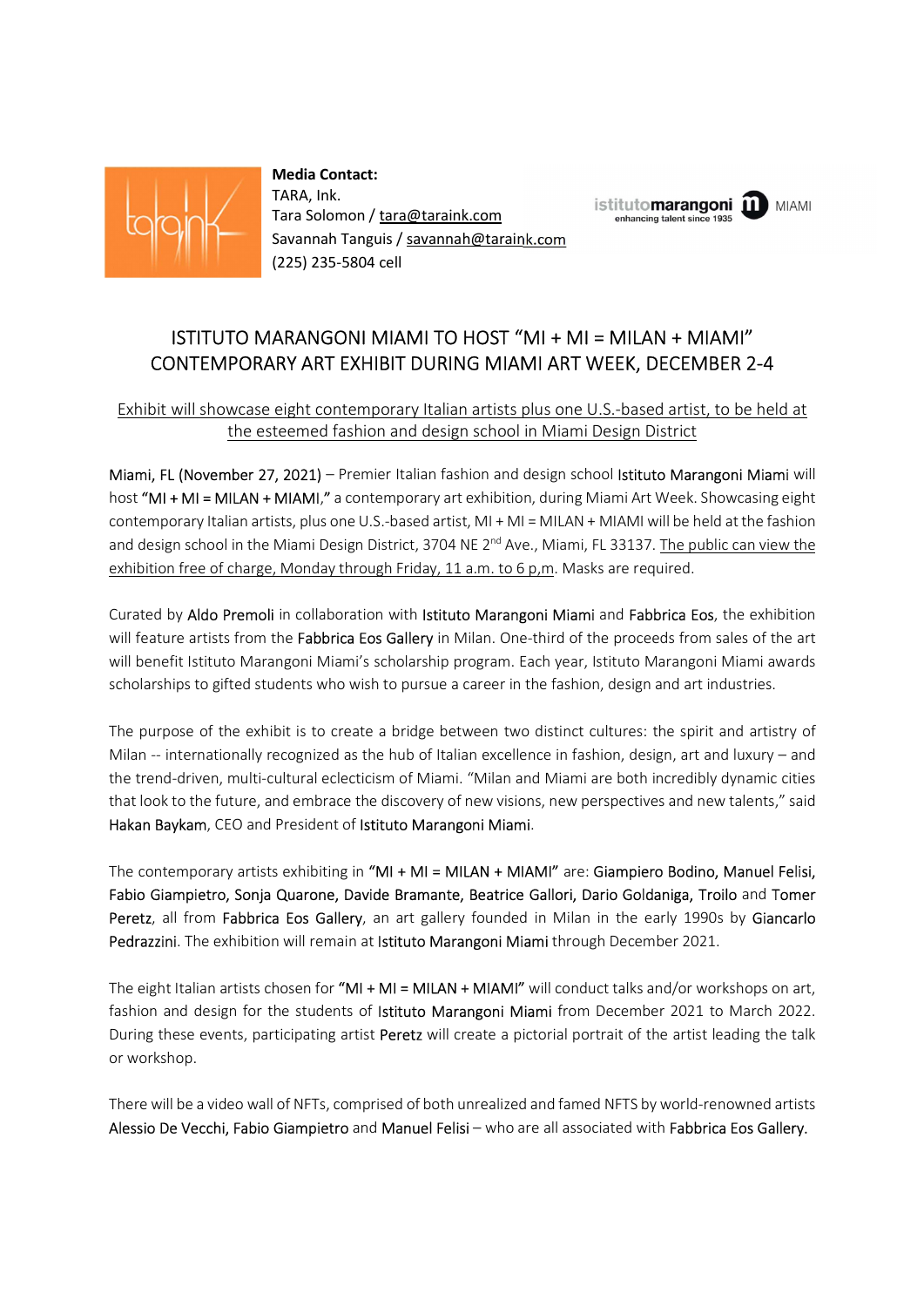Founded in 1935 by the Milanese tailor Giulio Marangoni, Istituto Marangoni, which has satellites in seven international locations and Miami, combines advanced teaching methods with the latest developments in fashion, design, and art to impart all the knowledge that students need to fully express their creative selves.

### THE CURATOR: ALDO PRIMOLI

A journalist and writer, Aldo Primoli is a columnist for Linkiuesta and director of the Italian lifestyle website SudStyle.it. Born in Milan, Primoli lives in Catania, Milan, New York and Washington, and is Senior Curator of San Sebastiano Contemporary Art Gallery in Palazzolo Acreide. In Catania, Primoli founded the non-profit organization Mediterraneo Sicilia Europa, which helps fight poverty. In 2021, he founded La Cernobbina Art Studio.

## THE ARTISTS

GIAMPIERO BODINO was born in Turin where he studied design and architecture. At the end of the 1970s, while still a young student, he began working with Giorgetto Giugiaro, where he learned the importance of designing three-dimensional and aerodynamic volumes. In 1981, he moved to Rome, where he worked closely with Gianni Bulgari, and started to design jewelry. When he met Franco Cologni, then at the top of Cartier and Richemont, he moved in 1989 to Milan, where he still lives today. There he collaborates with the most important watch, jewelry and accessories brands. Through his studio "Style Life," Bodino always remains discreet, methodical, and behind the scenes, even when he signs pieces that quickly become icons. In 2002, he became the artistic director of the Richemont Group, dedicating himself exclusively to the maisons that are part of it, revisiting their stylistic heritage and revitalizing their DNA. In 2003, he became professor and supervisor of the Creative Academy, Richemont's school of design and applied arts. Giampiero Bodino, also an artist, began his pictorial journey in 1997 with the collective exhibition "La ragione trasparente" at the Galleria Fabbrica Eos in Milan.

After his last solo exhibition "Cabinet privé" in 2014, also at Fabbrica Eos, Bodino developed his first sitespecific project in 2015, conceived for the historic Casa Museo Bagatti Valsecchi in Milan, and based on the genius loci and collections. The result was the exhibition "Imago Non Fugit," curated by Francesco Gattuso (Fondation Beyeler) with an installation where Bodino's works are camouflaged with those of the Museum's permanent collection, in an unusual and mysterious path through the rooms. In September 2016, Bodino, in conjunction with the presentation of his jewels at the Musée Bourdelle in Paris, exhibited 10 new works made for the museum, in tune with the works of the sculptor Antoine Bourdelle, whose modus operandi Bodino revived with the languages most congenial to him (photography and painting on canvas), to lead to contemporary artistic languages that remain as relevant as a sculpture from the 1900s.

DAVIDE BRAMANTE was born in Syracuse, NY. At the end of 1999, he returned to live in Syracuse after 13 years spent in Turin, Rome, Bologna, Milan and New York. Bramante studied at the State Institute of Art in Siracusa; "Albertina" Academy of Fine Arts in Turin, graduating cum laude with a degree in Set Design in 1995; and "Fidia" Academy of Fine Arts of Cosenza, obtaining a degree with honors in Set Design in 2006. Bramante's scholarships/Masters include: 1998 Franklin Furnace Foundation, New York (USA) project: "The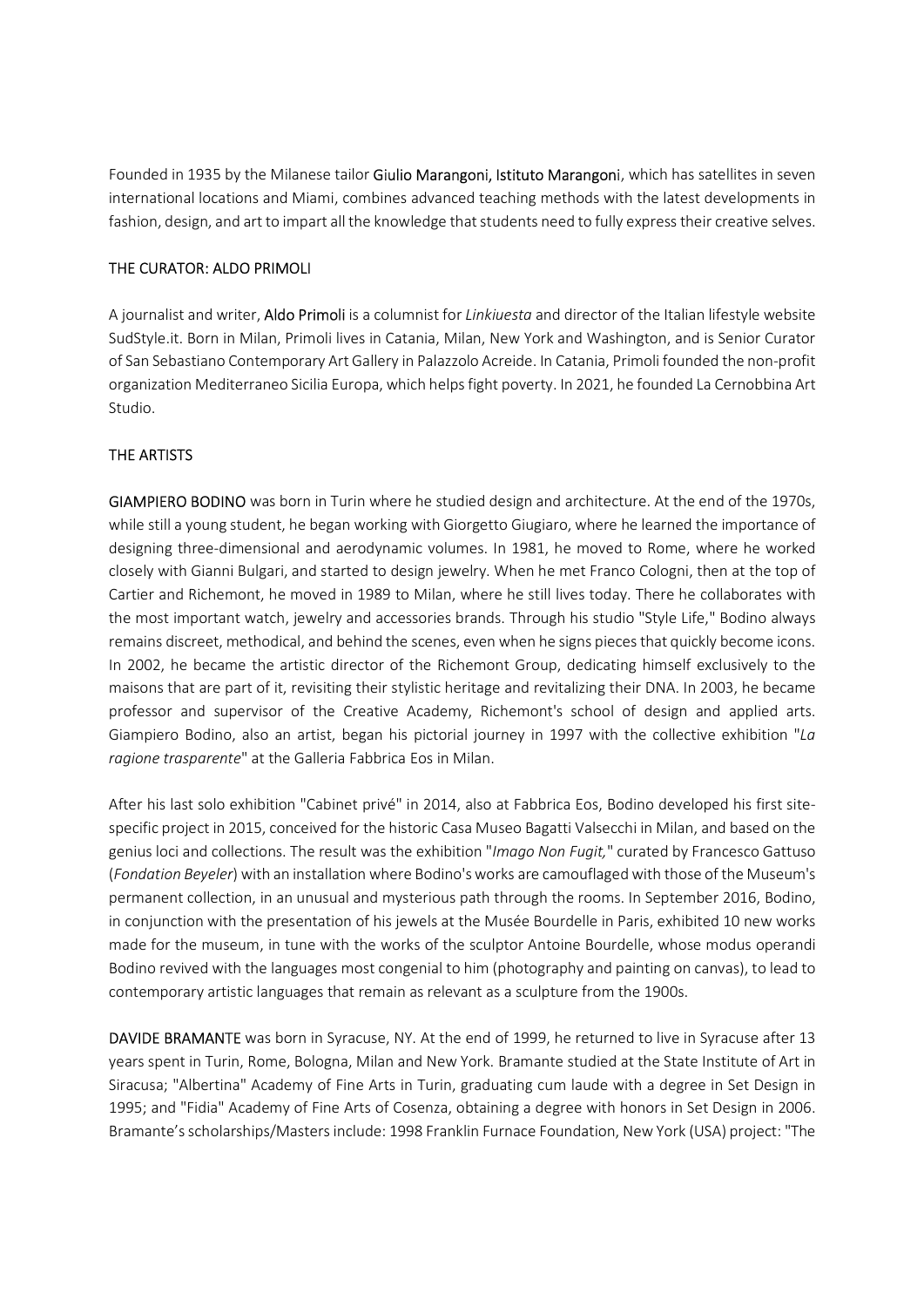future of the present"; and the 1999 Ministry of Foreign Affairs project "Movin' up", held in New York at the Franklin Furnace Foundation.

MANUEL FELISI was born in 1976 in Milan. He attended the Liceo Artistico art school and the Academy of Fine Arts of Brera. His artistic production moves between different areas, including painting, photography and collage, to create installations which translate and narrate the time. The leit motiv that runs through his production is the topic of time -- of being present in the here and now, as well as how time as it passes changes things, preserves them and makes us forget. He uses photography to express a time that immobilizes and measures places, objects, people and feelings; the instant of the photographic shot is no longer a mere mechanical operation but becomes the symbol that binds the different types of time described in the work. His works are made up of layers of different materials that always follow the same scientific order, like a ritual that -- from painting to printing -- is never confused with the mechanics and repetitiveness, as it is always the result of the involvement and the feeling that guide his artistic work.

BEATRICE GALLORI was born in Montevarchi in 1978. She graduated in 1996 from the Liceo Classico Cicognini in Prato. In 2001 she realized her passion for fashion and design by attending the Polimoda Institute in Florence, specializing in Fashion Design and Knitwear. The study of fashion also gave rise to the desire to experiment with painting: Gallori's first creations were characterized by her innate ability to use the material giving the canvas thickness and life through instinct and emotional jets using various recycled materials. In 2010, she created handmade knitwear sketches with pictorial interventions for the brand Bettaknit, producing a collection. After these experiences came the desire to conceptualize her work, so she began to study the movement and recreate it on the canvas -- for the viewer tries to lock "that movement" made by nature unique and unrepeatable but stopped, before the fall, by the artist herself. The first sculptures that face the third dimension are born -- real flows of paint trapped and stopped in a temporal dimension, crystallized in an instant, after the fall, but before landing.

FABIO GIAMPIETRO was born in 1974 in Milan, where he still lives and works. He graduated in 1998 from the University Institute of Modern Languages IULM in Milan. A talented, self-taught painter with a unique technique of painting by subtracting the oil color from the canvas, Giampietro expresses a strong and intense figurative painting. In his most recent research, he combined painting with his passion for gaming, computer science and new technologies to create in 2015, together with expert VR programmer Alessio de Vecchi, the multimedia project "Hyperplanes of Simultaneity", which won the Gold Award at The Lumen Prize 2015 as the best digital artwork in the world. It is the first one of his projects to combine painting and new technologies. HPS allows users, through a VR visor, to enter inside Giampietro's paintings. He has numerous exhibitions in Italy and abroad, in Milan -- including the public exhibition at the museum of Palazzo Reale for the presentation of HPS, Bologna, Venice, Shanghai, Miami, Los Angeles, San Francisco, Berlin and Toronto. In addition to being one of the most promising young Italian artists, he was the first in Italy to discover and interact with the world of CryptoArt and NFT.

DARIO GOLDANIGA was born in Milan in 1960, where he still lives and works, alternating sculpture production with teaching plastic disciplines at the Fondazione Sacro Cuore Art School. He graduated from the New Academy of Fine Arts NABA. He was taught by teachers Kengiro Azuma, Carlo Mo and Gianni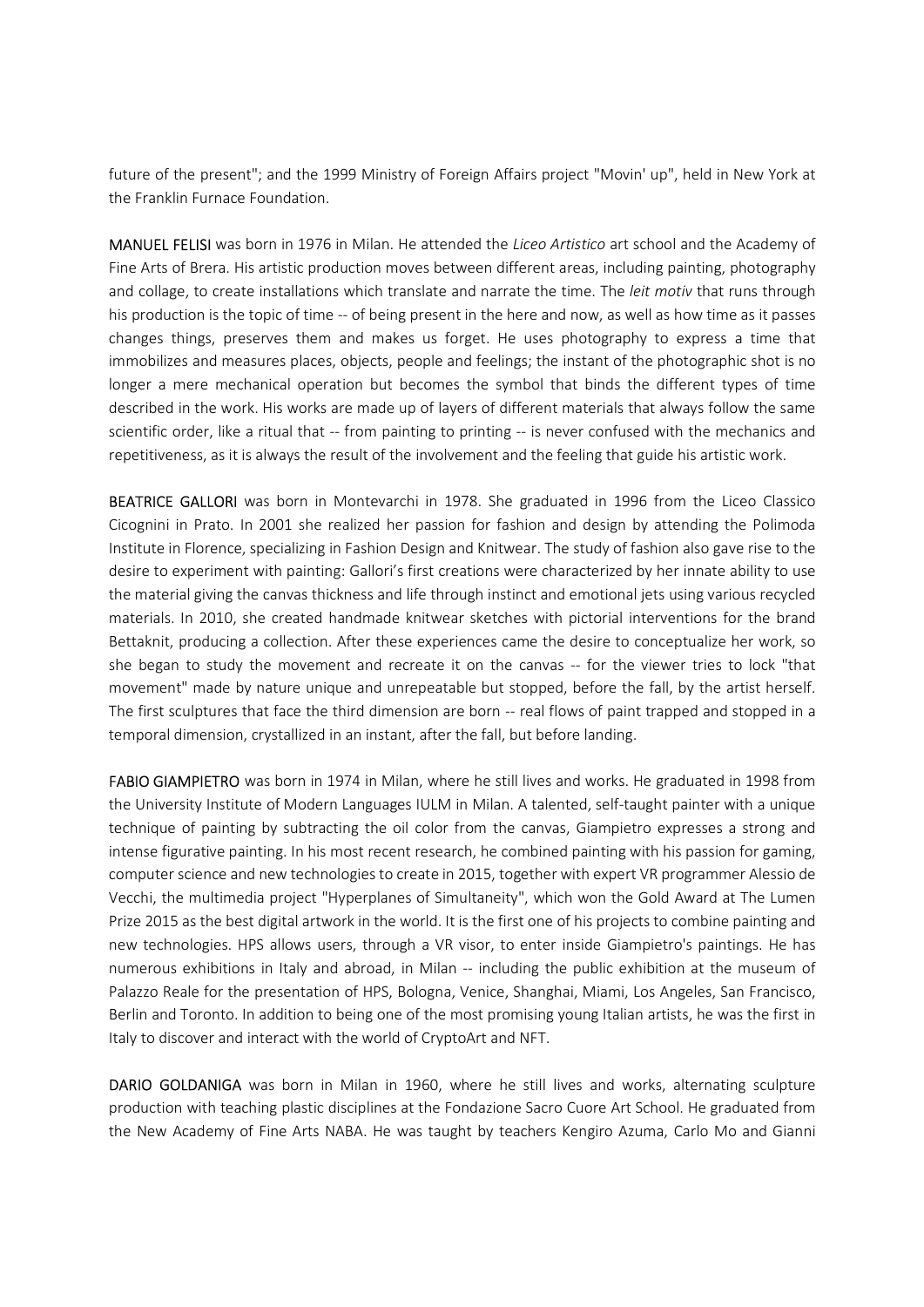Colombo, with whom he worked as an assistant. He made his debut in 2005 with the exhibition "Di forma e di luce" ("Of Shape and Light") at Galleria Fabbrica Eos in Milan, with a series of bronze sculptures in lost wax -- having the common theme of the balance of figures, geometry and natural forms. Since 2008, he has dedicated himself to a series of works using scraps of bronze castings, resulting in unpredictable and random shapes that create, when assembled, the recent series entitled "Mappe terrestri" (Earth Maps). In 2014, he created a series of engravings depicting imaginary "Mappe stellari" (Star Maps) on flat and spherical blackboard. These large portions of blackboard, as well as the scraps of bronze casting used in previous works, are recycled materials that the artist rescues from destruction, reintegrating them into the circuit of his own artistic production. Since 2016 he has been working on a series of works on canvas using a bronze welder: stencils of negatives where the positive image is formed by the process of combustion that releases a pattern of marks and burns on the canvas, created by the incandescent particles that detach from the metal.

SONJA QUARONE was born in Vigevano (Pavia) in 1972, where she still currently lives and works. She attended the Art School of Novara and the Academy of Fine Arts of Brera, where teachers such as the conceptual artist Vincenzo Ferrari and the visual poet Ugo Carrega greatly influenced her artistic and cultural background. She is an expert in the use of resin, for which she knows in depth the characteristics, the peculiarities, and the application potential. For many years it has been her material of choice for the creation of works that often dialogue with the millenary history of Western art. A renowned professional in the application and use of this contemporary material, Quarone began her own entrepreneurial journey dealing with resin finishes for architecture as well as large construction sites. She regularly collaborates with prestigious companies in the field of design and architecture, experiences that allow her to continuously experiment with materials and applications. She has recently conducted several workshops on techniques and application of new materials in art and architecture at the Academy of Brera and the Milan Polytechnic.

TROILO was born in Taranto in 1972, currently living and working between Milan and Palermo. He studied Architecture and Modern Literature at the University of Florence, then in Rome at the European Institute of Design. From 1997 to 2009, he worked first as Art Director and then as Creative Director in several international advertising agencies (Saatchi&Saatchi, Arnold Worldwide). He has won all the most prestigious awards in the industry and, in 2007, he was awarded by ADCI as Best Italian Creative together with Alessandro Sabini. In 2009, he left advertising to follow his passion for painting. A self-taught artist, he started drawing with a pencil when he was 4 years old and has never stopped. In April 2005, in parallel with his career in advertising, he started his career as a professional artist and due to a distraction (he forgot to buy brushes) he started to paint with his fingers; the powerful figures born from his finger painting can be considered unique in the world. Troilo dips his fingers directly into cans of acrylic – in black and ivory -- and spreads the color, abandoning the "tools of art." In 2011, he was selected for the 54th Venice Art Biennale. His works have been exhibited in Milan, Rome, Florence, Madrid, Paris, Singapore, San Francisco, New York, Istanbul, Tel Aviv and Los Angeles.

TOMER PERETZ was born in Israel in 1982. Peretz is a Los Angeles-based artist who creates paintings and mixed media works. He is a self-taught artist and often makes portraits of family, friends and celebrities in